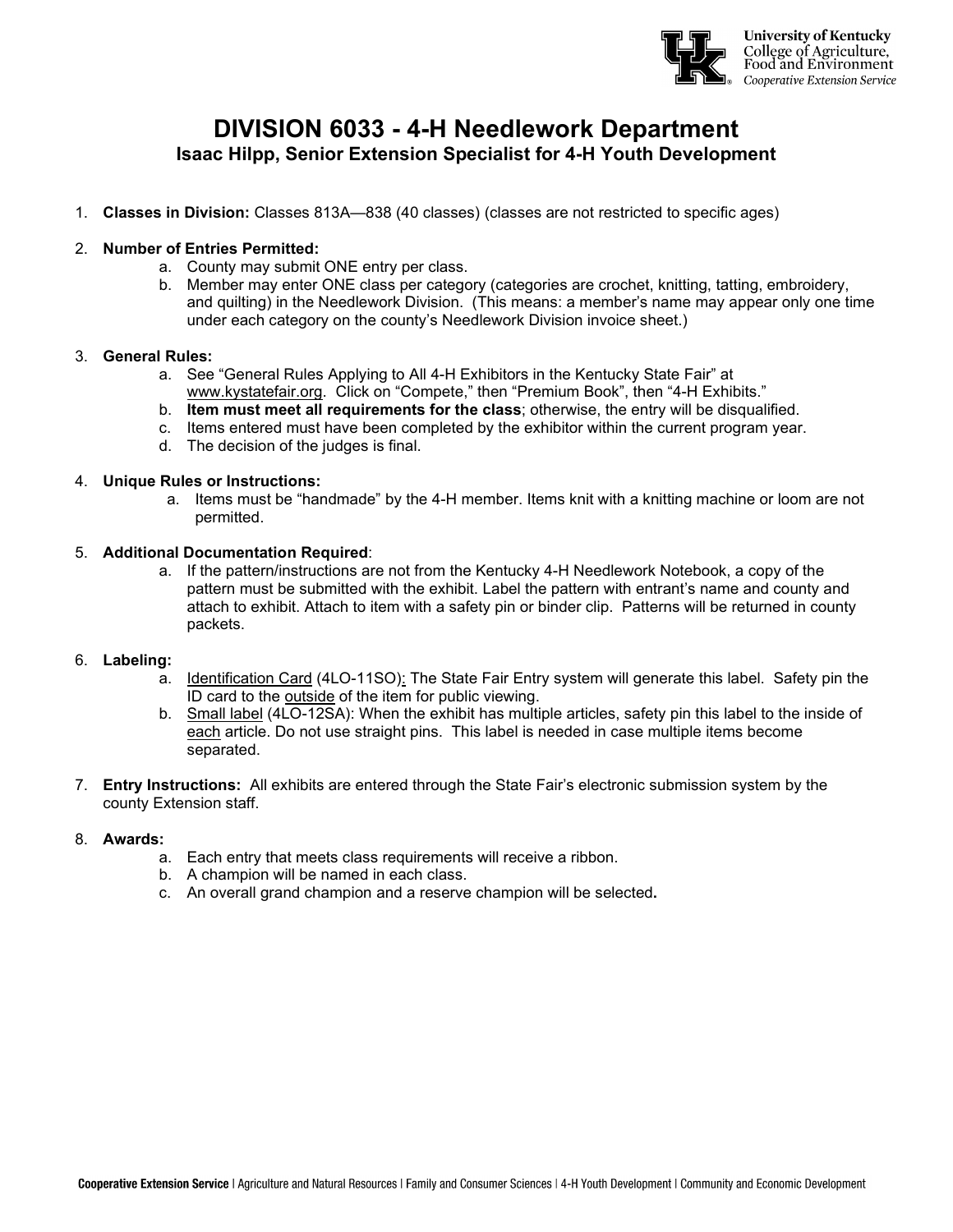# **CROCHET Category**

- 813 **Small Crochet Item(s) made of medium (4) weight yarn:** Must include rows of single, half double and/or double crochet stitches. Such as: scarf, purse, belt, hat, pillow, two wash cloths (made from cotton yarn), or pair of slippers. Scarf must be at least 24" long.
- 814 **Large Crochet Item(s) made of medium (4) weight yarn:** Must include rows of single, half double and/or double crochet stitches. Such as: afghan, shawl, or vest.
- 815 **Crochet Item made entirely with novelty yarn:** Do not use standard medium (4) weight yarn. Must include rows of single, half double, and/or double crochet stitches**:** Such as: scarf, purse, belt, hat, pillow, pair of slippers, afghan, shawl, or vest. Scarf must be at least 24" long. Novelty yarn is any yarn other than medium (4) worsted weight yarn.
- 816 **Crocheted Item made using the Granny Square technique:** May use any weight yarn; single or multiple colors of yarn. Such as: purse, shawl, afghan, or hat.
- 817 **Crocheted Item(s) made using intermediate skills/pattern crochet stitches:** Such as: hat, belt, scarf, pair of mittens, pillow, sweater, vest, shawl or baby blanket, doily (made from bedspread (0) weight thread) or set of 5 different ornaments (made from bedspread (0) weight thread using intermediate skills/stitches). Include one or more pattern stitches—shell, arch, diamond, bobble, snapdragon, popcorn, cross, puff, cluster, or seed/granite. Can include one or more colors in alternating rows (stripes). Scarf must be at least 24" long.
- 818 **Crochet Item using intermediate skills for shaping and fitting multiple pieces together:** Items must include increase and decrease. Such as stuffed toys or pair of slippers.
- 819 **Item or pair of items using advanced crochet skills:** include one or more of the following advanced skills: Beadwork, filet crochet creating plaids, geometric designs or checks; making novelty crochet articles.
- 820 **Item or pair of items using advanced crochet skills to creating your own design**. Original designs must include a copy of directions, notes and diagrams used to create the items(s). Suggested items include: multi-colored hat, purse, collar (made with bedspread-weight cotton thread), sweater, jacket, afghan or coat.

# **HAND EMBROIDERY Category**

*All embroidery projects are to be a "finished" item (for example: the stitchery is framed or made into an item such as a pillow, wall hanging, pot holder, eyeglass holder, etc.) The stitchery can be created on a purchased item, such as a pillowcase, clothing, tote bag, purse, bib, or dishtowel. Items may be made from purchased kits that meet the individual project guidelines.* 

*The sizes mentioned in the classes below (such as 5" X 7") relate to the amount of stitching, not the size of the fabric, frame, or finished item.*

# **One Type of Embroidery Stitch:**

- 821 **Redwork:** Embroidery item made with a single color of floss such as "Redwork," using red floss. Must use the stem stitch and have an embroidered area equivalent to 3X3 inches or larger.
- 822 **Stamped Cross Stitch:** Cross stitched design stamped (printed/drawn) on plain woven fabric and have an embroidered area equivalent to 3X3 inches or 2" x 16" border or larger.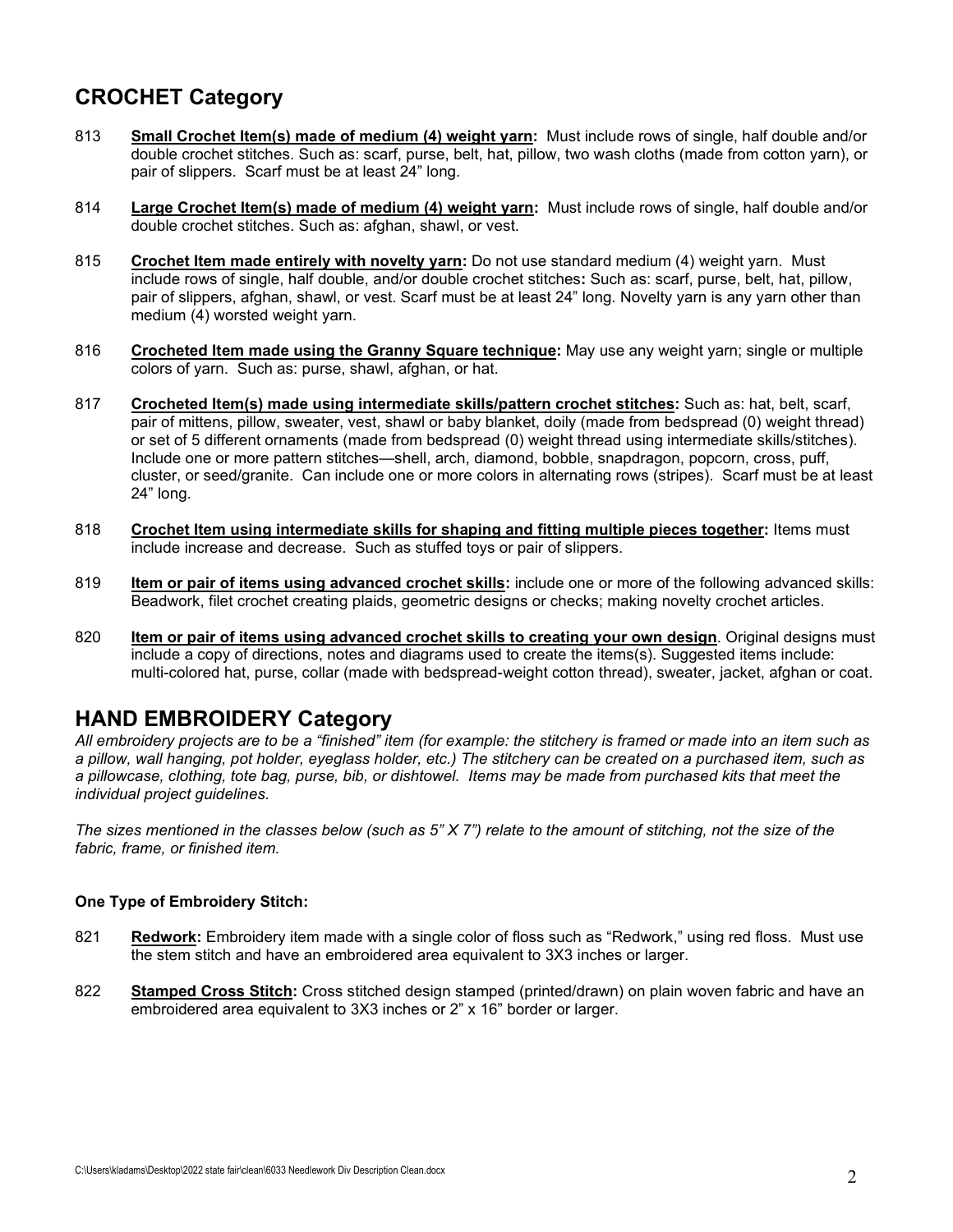# **Multiple Types of Embroidery Stitches:**

- 823 **Candlewicking:** Candlewicking design stamped on plain woven fabric. Must include stem/outline, satin and colonial knot stitches and have an embroidered area equivalent to 3X3 inches or larger.
- 824 **Stamped Embroidery:** Embroidery design printed/drawn on plain woven fabric or felt. Must include three or more of the following different stitches (stem/outline, lazy daisy, running, straight, French knot, satin, blanket, chain, or back stitch). May use more than one color of floss. Must have an embroidered area equivalent to 3X3 inches or larger.
- 825 **Free Embroidery:** Embroidery design used to embellish a base fabric without the design being drawn on the fabric. Must include three or more of the following different stitches (stem/outline, lazy daisy, running, straight, French knot, satin, blanket, chain, or back stitch). May use more than one color of floss. Must have an embroidered area equivalent to 3X3 inches or larger. Embroidery may embellish design lines on the item.

# **Charted Embroidery Using Large Cross or Snowflake Stitches**:

- 826 **Cross Stitch on Gingham:** Cross stitch on 1/4-inch gingham and have an embroidered area equivalent to 5 x 7 inches or larger.
- 827 **Counted Cross Stitch on 11 Count Aida Cloth:** Must have an embroidered area equivalent to 5 x 7 inches or larger.
- 828 **Chicken Scratch on gingham**: Chicken Scratch (also known as Snowflake embroidery) on ¼ inch or smaller checked gingham fabric. Must have an embroidered area equivalent to 5 x 7 inches or larger.

# **Crewel Embroidery:**

829 **Crewel Embroidery:** Crewel embroidery design on linen or cotton twill fabric using crewel or Persian Yarn: Must have an embroidered area equivalent to 5 x 7 inches or larger.

# **Charted Embroidery Using Specialty Cloth**:

- 830 **Counted Cross Stitch on 14 Count Aida Cloth:** Must have an embroidered area equivalent to 5 x 7 inches or larger.
- 831 **Counted Cross Stitch using Waste Canvas:** Must have an embroidered area equivalent to 5 x 7 inches or larger.
- 832 **Huck Embroidery:** Huck embroidery on huck towel/toweling creating a minimum 2-inch wide border design.
- 833 **Swedish Weaving:** Swedish weaving on monk's cloth creating a minimum of 6-inch wide border design.

# **Embroidery Using Advanced Skills**:

- 834 **Ribbon Embroidery Using Silk Ribbon for 5 or More Embroidery Stitches**: Design may also include use of embroidery floss in addition to the silk ribbon.
- 835 **Counted Cross Stitch on 18 or 22 Count Even Weave or Aida Cloth**: Must have an embroidered area equivalent to 5 x 7 inches or larger.
- 836 **English Smocking:** Smocked area must be equivalent to 4 x 6 inches or larger. Design must include at least 5 different smocking/embroidery stitches.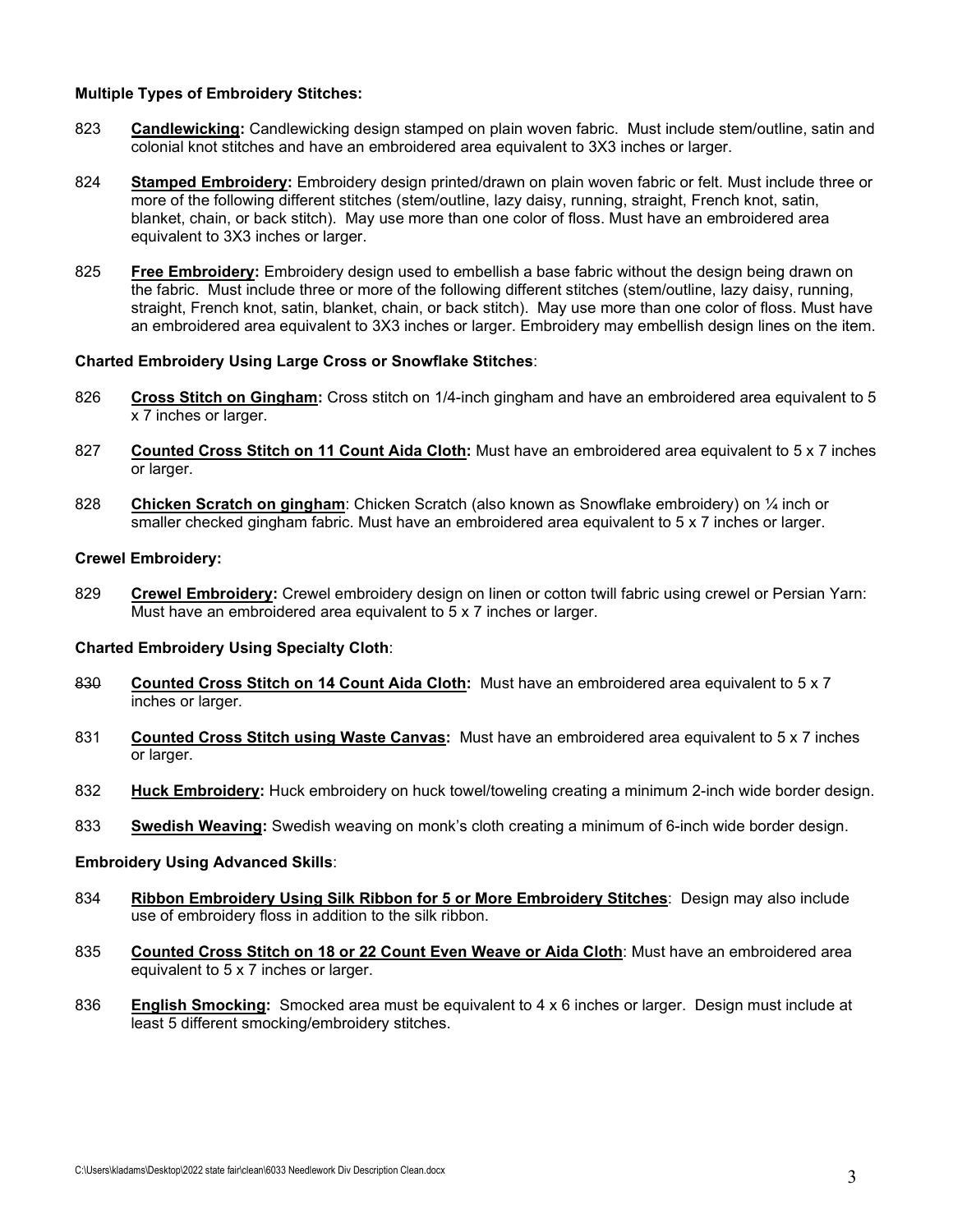# **KNITTING Category**

*The objective is for youth to learn the skills involved in hand knitting with needles. Therefore, items made on a knitting loom or knitting machine are NOT to be entered and will not be judged.*

- 837 **Small/simple knitted item(s):** Items such as a hat, small pillow, purse, scarf, belt, or two washcloths (no larger than 10" X 10" each); Use medium (4) worsted weight yarn. Solid color yarn only (no variegated yarn or color change is acceptable). Wash cloths should be made from worsted weight cotton yarn. Items are limited to those that include garter stitch, stockinette stitch, and/or ribbing stitch.
- 838 **Knitted Item created using Self-striping or Variegated Yarn(s**): Use some yarn other than single color medium (4) worsted weight yarn. Such as a purse, scarf, hat, leg warmers, finglerless mittens, etc.
- *839* **Larger/simple knitted item(s):** Items such as a pair of mittens; pair of slippers, shawl, cowl, or afghan lap/baby blanket.May use yarn other than worsted weight yarn. Multiple colors and at least one pattern stitch may be used in addition to garter stitch, stockinette stitch, and/or ribbing stitch.
- 840 **Knitted project focused on Shape—Garment or Fashion Accessory:** Exhibit one item or a pair of items using pick up stitches, and/or knitting in the round. Item must include increase and/or decrease. May use yarns other than medium (4) worsted weight yarn. May include simple color changes (stripes or duplicate stitch). Ideas such as: gloves, hat, mittens, fingerless mittens, socks, skirt, sweater, or vest..
- 841 **Knitted project focused on Shape—Stuffed Toy:** Exhibit one item using pick up stitches, and/or knitting in the round. Item must include increase and/or decrease. May use yarns other than medium (4) worsted weight yarn. May include simple color changes (stripes or duplicate stitch).
- 843 **Knitted project focused on Color Design**: Exhibit one item or a pair of items using charted designs or your own design. Charted designs may include color changes such as Fair Isle, Intarsia, and/or Mosaic knitting. All entries must include a copy of directions, notes, and any diagrams used to create the item. Ideas such as: throw pillow, afghan (minimum size 45-x 60-inches), shawl, holiday stocking (, purse, pair of socks, sweater, etc.
- 844 **Knitted project focused on Textural Design**: Exhibit one item or pair of items using charted designs or your own design. Charted designs must include multiple pattern stitches such as Aran Isle knitting or lace knitting. Knitting with beads is also acceptable. All entries must include a copy of directions, notes, and any diagrams used to create the item. Ideas such as: throw pillow, afghan (minimum size 45-x 60-inches), shawl, holiday stocking, purse, pair of socks, sweater.

# **QUILTING Category**

*All projects are to follow these guidelines/requirements:*

- *1. Quilt must contain 3 layers: top (hand or machine stitched,) batting, backing.*
	- *2. If edge finish is not described in the class description the following are accepted options:* 
		- *Stitched and turned- Backing is placed right sides together with top, stitched and turned. Opening is sewn closed. No binding needed.*
		- *Self-binding-Backing is brought to the front, folded, and stitched to the quilt.*
		- *Applied binding- Separate binding applied with mitered corners.*
		- *Decorative stitched edge- optional for Class #851, #856 and #858 only.*
	- *3. Quilting – minimum 4" apart, unless otherwise indicated in class description using the following methods:* 
		- *Hand tack*
		- *Hand quilt*
		- *Use domestic sewing machine quilt*
		- *No long arm or hooped embroidery quilting accepted*

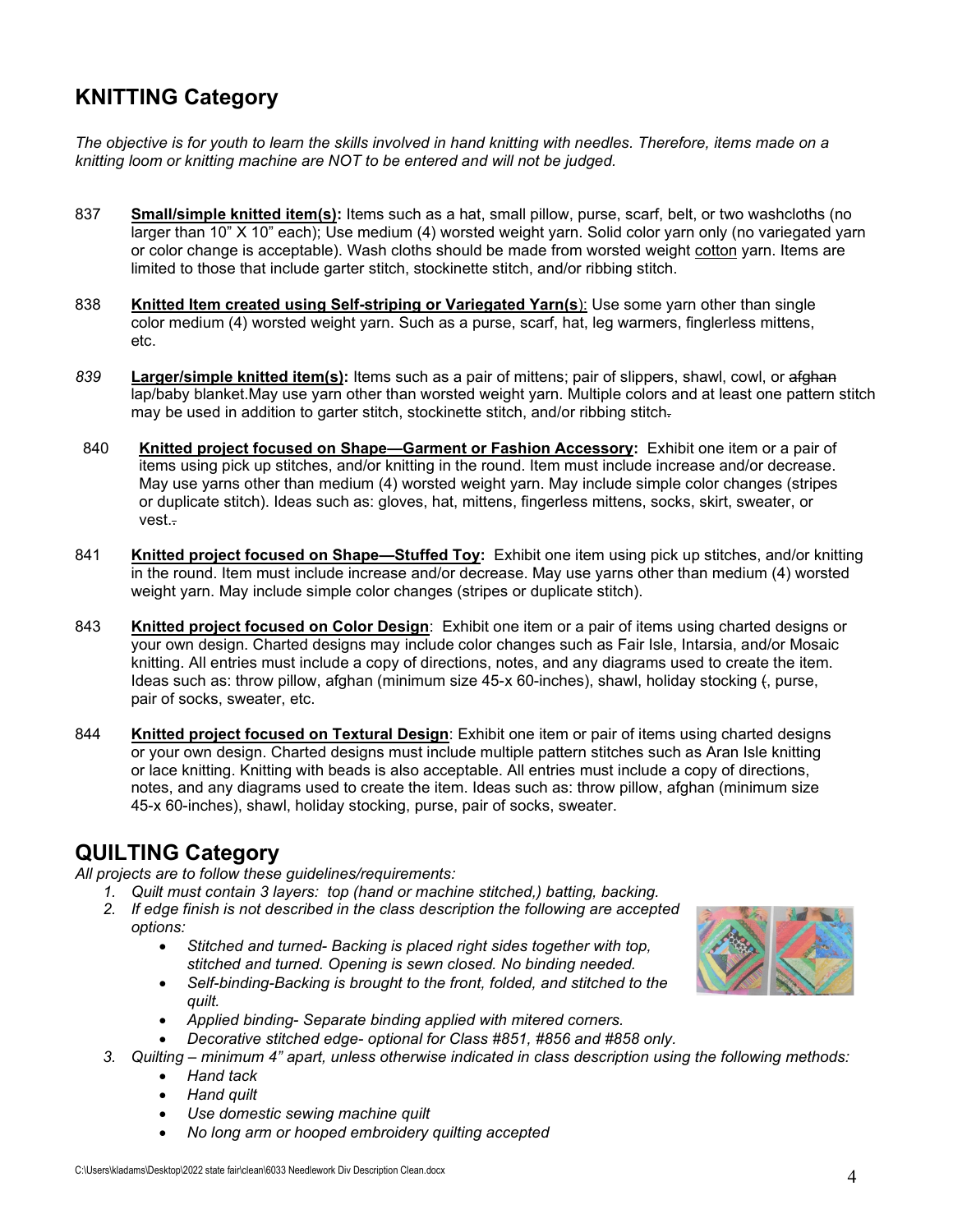- *4. Size is listed by class with measurements of perimeter (total outer edge measurement.) Ex. 120" = 30" square or 25" x 35" rectangle – or any other combination of 120". Can be smaller or larger as noted in class information.*
- *5. Hanging sleeve or tabs are optional except in #846.*
- **845 Strip/String Quilt**: Use strips of varying widths to make 4-blocks, sewn together for the top. Stitched and turned or self-binding suggested. Perimeter not to exceed 132". Quilting lines can be up to 8" apart. Suitable for beginner.
- **846 Wall Hanging**: Begin with a square or rectangle piece of focus fabric or printed panel. Add at least 2 borders to the center block/panel. Add fabric loops for hanging. Finish with stitch and turn. Quilting can be stitch-in-the-ditch or echo quilting up to 6" apart. Perimeter not to exceed 132". Suitable for beginner. Hanging sleeve or tabs are required.
- **847 Four Patch Runner**: Hand or machine piece 3 four patch blocks. Each four-patch must include at least two 6-inch square patchwork units made with square and/or rectangle pieces (ex. four patch, rail fence.) No triangle pieces. Finished quilt should measure 12"x 36". Quilting lines can be up to 6" apart. Stitch and turn or self-binding suggested. Suitable for advanced beginner.
- **848 Quilt-As-You-Go Quilt**: Create a quilt using any quilt-as-you-go method. Add rows to the edge so that face fabric, batting and backing are attached to the previous piece. There is no additional quilting needed. Applied binding with mitered corners. Perimeter should not exceed 144". Suitable for the advanced beginner
- **849 Small Patchwork Quilt:** Sew four 12" square blocks or nine 9" square blocks with sashing and/or borders. Triangle pieces and/or machine applique' are required. Hand or machine quilt. Applied binding with mitered corners. Finished quilt not to exceed 36" x 36 ".
- **850 Dimensional Pieces, Miniature Scale or Landscape Design Quilt**: Create a quilt using dimensional pieces, miniature scale, or landscape design techniques. May include fused fabric, dimensional additions, hand or machine applique, free motion quilting and/or decorative edge finish. Perimeter size a minimum 100" and a maximum size of 200".
- **851 Squares or Strips Precut**: Sew a top using pre-cut squares (2½" or 5",) 2½" x 42" (WOF) strips or a combination of these. Applied binding with mitered corners. Perimeter not to exceed 160".
- **852 Appliquè: Pillow with appliquè:** Choose a pattern to applique by hand or any machine stitch onto a background. Raw edge applique is acceptable Finish into a 14" or 16" pillow.Quilting as appropriate for the piece.
- **853 Foundation Paper Pieced Quilt:** Use foundation paper piecing techniques for the quilt top. Applied binding with mitered corners. Perimeter maximum 200".
- **854 English Paper Piecing:** One-inch hexagons (7 total) sewn together by English Paper Piecing method to create 2 individual coasters using the stitched and turned method. Finished size is approximately 5" diameter. Optional: hexagon motif can be appliqued onto a larger fabric piece and be finished with batting and backing. Self-binding or attached binding is acceptable. Small amount of quilting is acceptable
- **855 Non-traditional Fabrics Quilt:** Sew a pieced top using non-traditional materials such as t-shirts, ties, bandanas, or denim. T-shirts must have interfacing and have sashing separating each block. Cotton fabric or fleece may be used for backing. Quilting must be done by the 4-H'er and be appropriate for the design. Perimeter must be larger than 200".
- **856 Original Design Quilt:** Quilt top created by the 4-H'er. Must submit original design with the quilt and an explanation of the techniques used in the quilt. Quilting must be done by the 4-Her and be appropriate for the design. Applied binding with mitered corners or decorative edge finish appropriate for the design. Perimeter minimum 144".